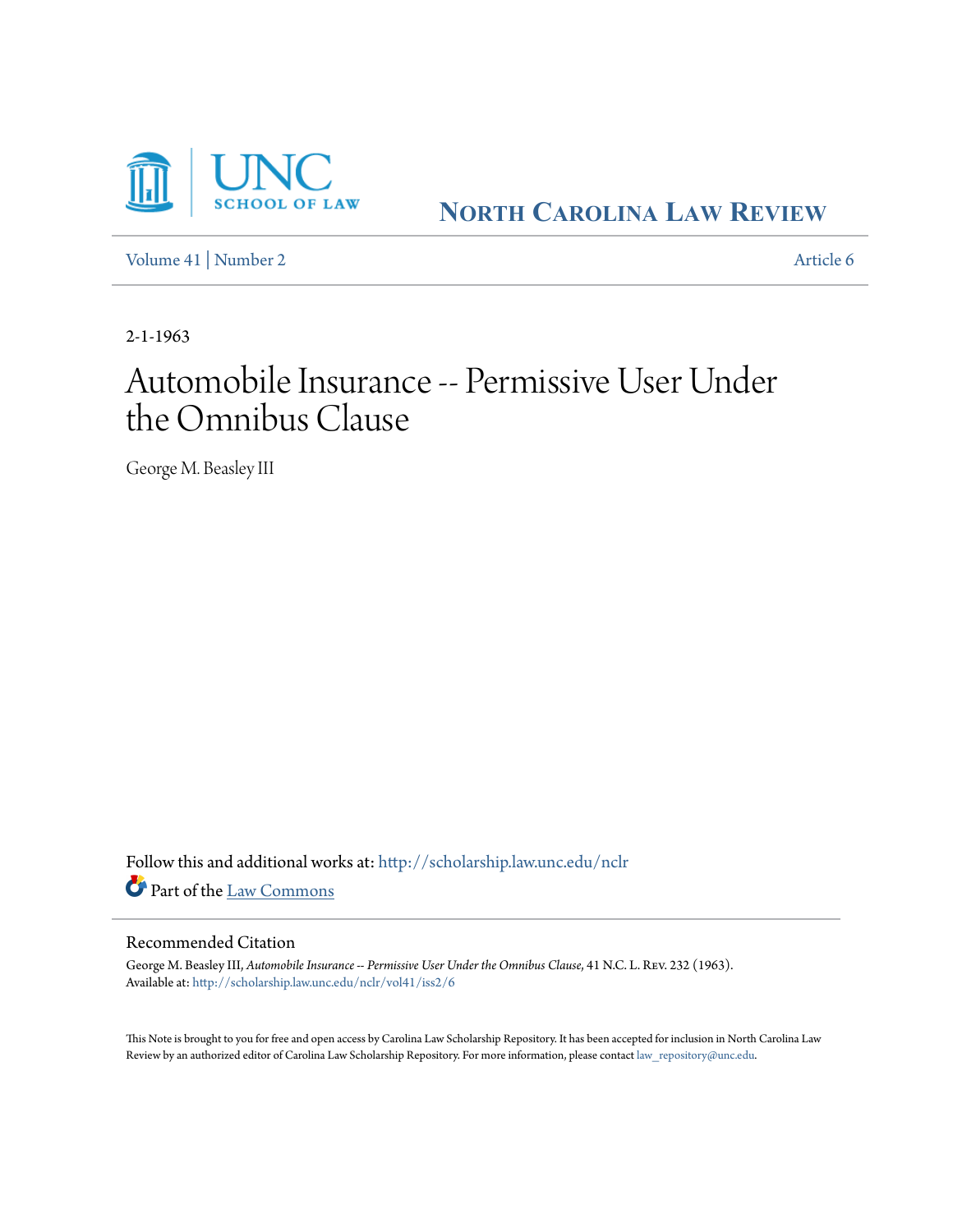## Automobile Insurance-Permissive User Under the Omnibus Clause

In *Hawley v. Indemnity Ins. Co. of North America'* the plaintiffs sought to fix liability upon defendant insurance company under the "omnibus clause"<sup>2</sup> of an automobile liability insurance policy issued **by** defendant to a corporation. One plaintiff suffered personal injuries and the other plaintiff's property was damaged when a vehicle owned **by** the latter collided with a truck owned **by** the corporation and driven **by** its employee. The employee, who had been given permission to use the vehicle to drive to and from work, and to keep it overnight at his home, was using it at the time of the accident on an entirely personal mission after returning home from work. Plaintiffs had recovered judgments against the employee which were unsatisfied at the time the present action was instituted. The insurer denied liability under the omnibus clause on the theory that the "actual use" of the vehicle at the time of the accident was outside the scope of the permission granted.

On appeal by defendant from an adverse judgment, the court held that plaintiffs' evidence<sup>3</sup> made a prima facie showing of express permission<sup>4</sup> for the use being made of the vehicle at the time of the accident. However, an instruction **by** the trial court which assumed, as a matter of law, that the initial permission to use the truck was comprehensive and unlimited if specific uses were not expressly prohibited was held erroneous in that it failed to place upon plaintiffs the burden of showing, as an affirmative matter, the *nature* and extent of the permission granted. The court found that the instruc-

either express or implied. **257** N.C. at 384, 126 S.E.2d at 164.

**<sup>1257</sup> N.C.** 381, *126* S.E.2d **161** (1962).

<sup>&</sup>lt;sup>2</sup>The policy definition of "insured" contained a clause which included as insured any person while using the vehicle, provided the *actual iuse* was with the permission of the named insured. Similar omnibus clauses are now contained in all standard automobile liability insurance policies. See Austin, *Permissive User Under the Omnibus Clause of* the *Automobile Liability Policy, 29* INs. **COUNSEL J.** 49 (1962).

<sup>&#</sup>x27;The court held that evidence that the employee had been instructed only that he was not to "do too much running around with it at night" permitted the conclusion that non-excessive use at night was authorized. The court also held that the mere, fact that the employee was carrying riders at the time in disobedience of instructions would not nullify such permission. This is in accord with the general rule. See, *e.g.,* Hartford Acc. & Indem. Co. v. Collins, 96 **F.2d** 83 (5th Cir.), *cert. denied,* 305 **U.S.** 627 (1938). ' It is universally held that permission under the omnibus clause may be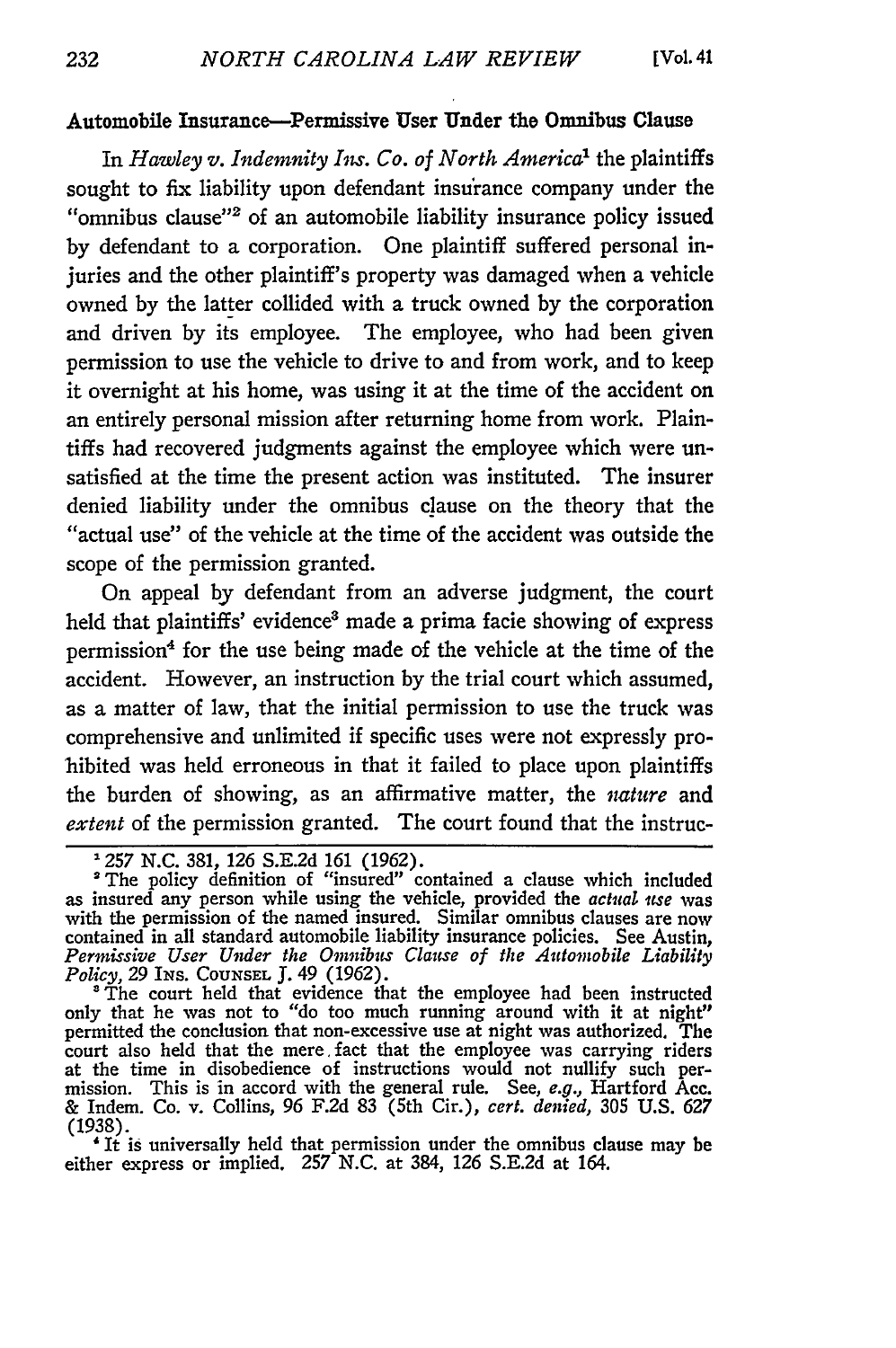tion, in effect, was based on the liberal, "initial permission" rule<sup>5</sup> of construction,6 and held that neither the omnibus clause required **by** the applicable Motor Vehicle Financial Responsibility Act of 1957,<sup>7</sup> nor the similar clause written into the policy in question, $<sup>8</sup>$  justified the</sup> application of this rule.'

The main difference in the construction given an omnibus clause in other jurisdictions seems to be in "whether the permission is confined to the time when the accident occurs or whether it is defined as permission 'in the first instance.' "<sup>10</sup> Under the conventional analysis,<sup>11</sup> however, the decisions are divided into three groups.

under the liberal rule, since most courts following this rule do not allow recovery when the personal use **by** the employee was specifically prohibited. However, the cases relied upon for this conclusion, Waits v. Indemnity Ins. Co. of North America, 33 So. 2d 554 (La. **App.** 1947) and cases therein cited, either did not apply the liberal rule, or held that there was no initial permission for the use. The *Waits* case itself was reversed **by** Waits **v.** Indemnity Ins. Co. of North America, 215 La. 349, 40 So. 2d *746* (1949). No decisions have been found denying recovery on such grounds while applying the liberal rule. This is to be expected since the very rationale of the liberal rule has been said to be that public policy will not allow the defense that the permittee went beyond the scope of his per- mission. See Arnold v. State Farm Mut. Auto. Ins. Co., **158** F. Supp. 1 **(S.D.** Ind.), *aff'd, 260* F.2d 161 (7th Cir. 1958). *But see* Hubbard v. United States Fid. & Guar. Co., 192 Tenn. 210, 240 S.W.2d 245 (1951). Thus the lower court's instruction seems to be a confusing combination of the liberal and moderate rules.

**"N.C. GEN. STAT.** §§ 20-309 to -319 (Supp. 1961). **G.S.** § 20-314 incorporates by reference the omnibus clause required by the Motor Vehicle Safety-Responsibility Act of 1953, codified as N.C. GEN. **STAT.** § 20-279.21(b) *(2)* named therein and any other person, as insured, using any such motor vehicle **...** with the express or implied permission of such named insured...." 8 See note 2 *supra.*

<sup>o</sup> The court had not previously adopted a specific rule of construction. In several cases, specific exclusion clauses were given effect to bar recovery. See, *e.g.,* Johnston v. New Amsterdam Cas. Co., 200 N.C. *763,* 158 S.E. 473 (1931); Holton v. Eagle Indem. Co., 196 N.C. 348, 145 S.E. 679 (1928). Recovery has also been denied on various other'grounds. See, *e.g.,* Miller v. New Amsterdam Cas. Co., 245 N.C. 526, 96 S.E.2d 860 (1957) (vehicle involved not covered by policy). **'0** Hodges v. Ocean Acc. & Guar. Corp., 66 Ga. App. 431, 435, 18 S.E.2d

28, 31, *cert. denied,* 316 U.S. 693 (1942). See generally Ashlock, *Automobile Liability Insurance: The Omnibus Clause,* 46 IowA L. REv. 84 (1960), in which many cases are classified on the basis of this "two rule" analysis. **<sup>11</sup>**See generally 7 **APPLEMAN, INSURANCE** LAW **AND** PRACTIcE, §§ 4366-

<sup>31</sup> See generally 7 APPLEMAN, INSURANCE LAW AND PRACTICE, §§ 4366-<br>372 (1962) [hereinafter cited as APPLEMAN]; Annot., 5 A.L.R.2d<sup>-600</sup> (1949).

1963]

<sup>&#</sup>x27;Under this rule, the person using the vehicle is insured if he has per- mission in the first instance, and any use while it remains in his possession is "with permission" even though that use is for a: purpose not contemplated **by** the named insured when he parted with possession. See 257.N.C. at 385, 126 S.E.2d at 165.<br><sup>8</sup> In a dictum the court stated that the instruction "is not improper"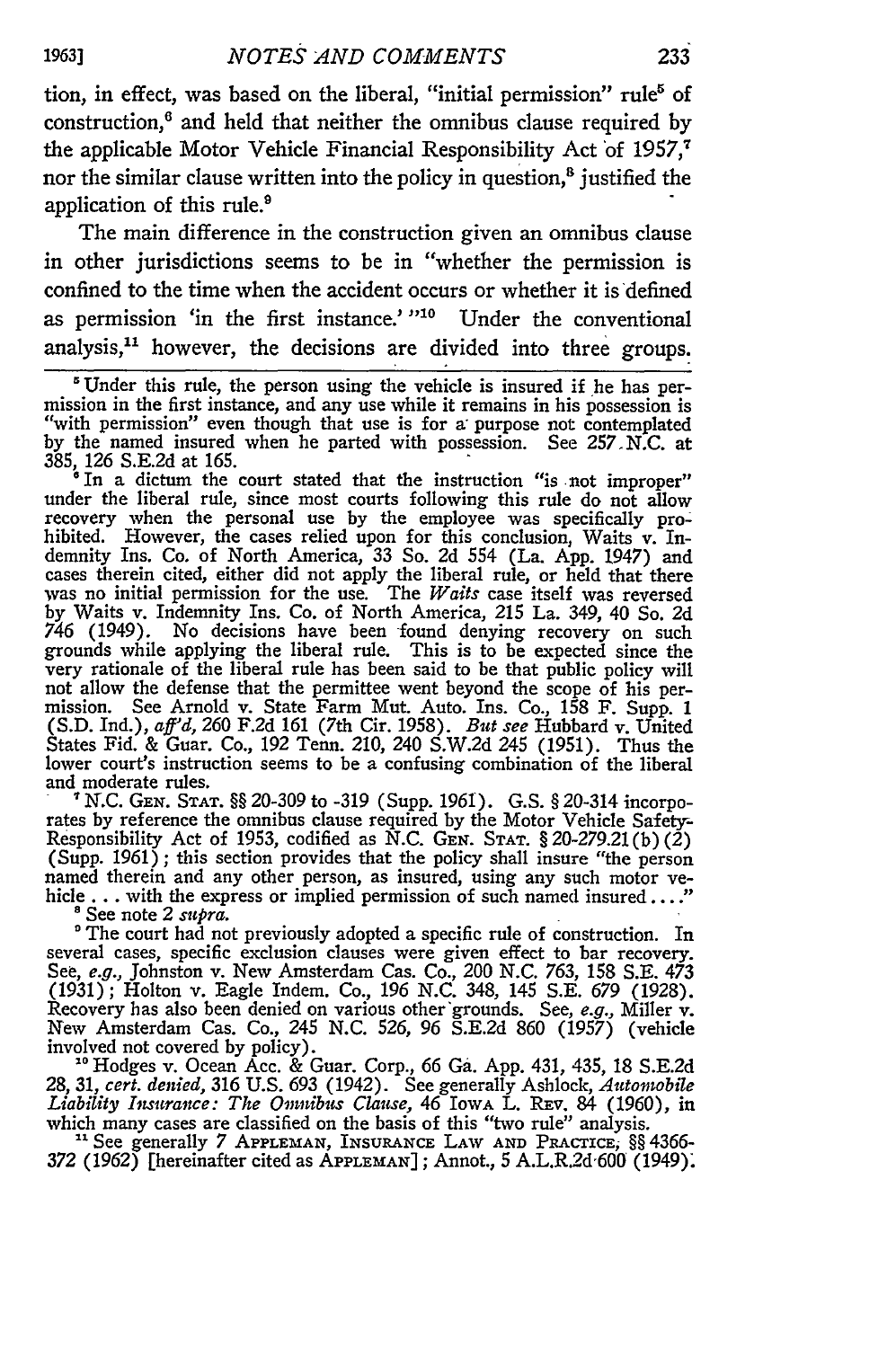(1) Under the strict or "conversion" rule,<sup>12</sup> any deviation from the time, place, or purpose specified **by** the person granting permission is sufficient to take the permittee outside the coverage of the omnibus clause. (2) Under the moderate or "minor deviation" rule,<sup>13</sup> a material deviation from the permission granted constitutes a use without permission, but a slight deviation is not sufficient to exclude the permittee from coverage. **(3)** Under the liberal or "initial permission" rule, $<sup>14</sup>$  if the permittee has permission to use the automobile</sup> in the first instance, any subsequent use while it remains in his possession, though not within the contemplation of the parties at the time of the bailment, is a permissive use within the terms of the clause.

Such a superficial analysis of the cases, however, tends to overlook the often critical effect of local statutes upon the construction given an omnibus clause **by** the courts. Since the clause indirectly extends protection to members of the public injured **by** the negligent operation **of** motor vehicles, the courts often give great weight to considerations of public policy suggested **by** legislation requiring automobile liability insurance of certain vehicle owners or operators. In a particular case, the traditional rules of construction of insurance policies must be balanced against these considerations of public policy.<sup>15</sup>

**A** few states require **all <sup>6</sup>**or **some' <sup>7</sup>**automobile liability policies to contain a statutory omnibus clause. In most jurisdictions, however, the parties are generally free to include an omnibus clause of their choice and to make it as broad or narrow in scope as they

**1'** See, *e.g.,* Parks v. **Hall, 189** La. 849, **181** So. **191 (1938);** Matits v. Nationwide Mut. Ins. Co., **33 NJ. 488, 166 A.2d** 345 **(1960);** Stovall v. New York Indem. Co., **157** Tenn. **301, 8 S.W.2d** 473 **(1928).** For an excellent discussion of the problems raised **by** the *Matits* case see Cohen **&** Cohen, *Automobile Liability Insurance: Public Policy and the Oimnibus Clause in New Jersey.* **15** RUTGERs L. REv. **155 (1961).**

*<sup>15</sup>*See generally *7* **AP.PLEMAN §** 4343 and Ashlock, *op. cit. supra* note **10,** at **86-90,** for cases applying statutory provisions. **"** See, *e.g.,* IND. **ANN. STAT. §** 39-4309 **(1953).**

**"** See, *e.g,,* IowA **CODE ANN. § 321A.21 (2) (b)** (Supp. **1962); N.C.** *GEN.* **STAT. § 20-279.21(b)** (2) (Supp. **1961).** These are typical of statutes requiring an omnibus clause only in those policies furnished as proof of financial security following accidents, etc.

**<sup>12</sup>**See, e.g., Gray v. Sawatzki, **291.** Mich. 491, **289** N.W. *227* **(1939);** Cypert v. Roberts, **169** Wash. **33, 13 P.2d 55 (1932). <sup>a</sup>**See, *e.g.,* Dickinson v. Maryland Cas. Co., **101** Conn. **369, 125** Ad.

**<sup>866</sup>** (1924); Lloyds America v. Tinkelpaugh, 184 Okla. 413, **88 P.2d 356 (1939).**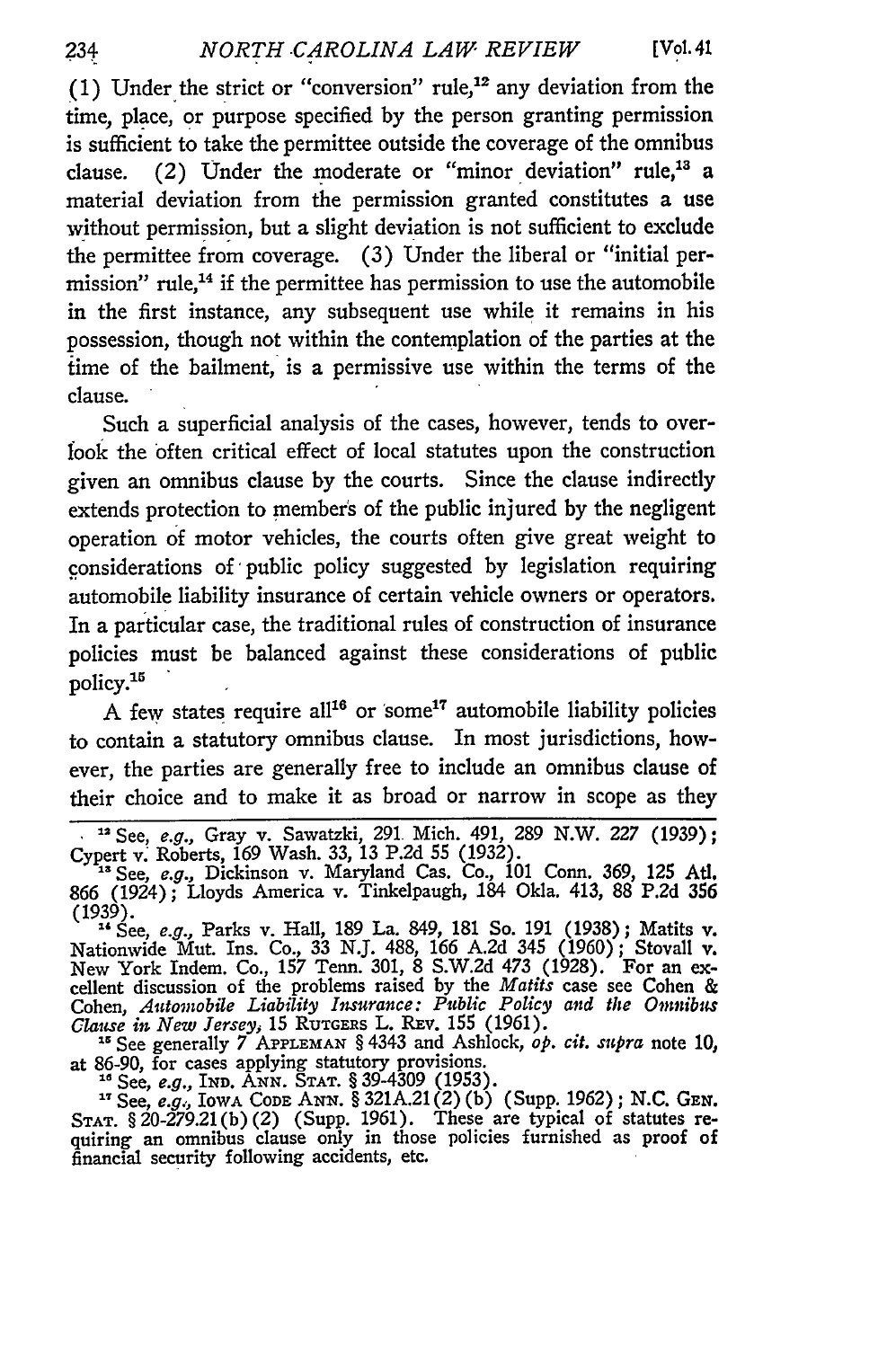wish.<sup>18</sup> Thus it is not surprising to find that a majority of courts<sup>19</sup> have held that the parties had no intent to adopt the "hell and high water"<sup>20</sup> liberal rule. However, in the comparatively few instances where, as in the principal case, statutes require that a particular omnibus clause be included in the policy, most courts have taken the view that the clause should be liberally construed in favor of the injured plaintiff.<sup>21</sup>

Although North Carolina has required various statutory omnibus clauses since  $1931$ ,<sup>22</sup> no cases have been found in which the court has attempted to construe one of these clauses. In *Hooper v. Maryland Cas. Co.,23* the only case in -this jurisdiction in which an omnibus clause had to be interpreted, the statutory clause was apparently not applicable and was not mentioned in the opinion. The court in that case expressly declined to adopt any one of the rules of construction, but its decision seems to follow the pattern of the strict or moderate rule jurisdictions.<sup>24</sup>

In recent years, several statutes<sup>25</sup> designed to increase the probability that innocent traffic victims will receive compensation have

**<sup>18</sup>**See, e.g., McCann v. Continental Cas. Co., 8 Ill. 2d 476, 134 N.E.2d 302 (1956) (covered only named insured and relatives in his household).

**"s** See, e.g., Hodges v. Ocean Acc. & Guai. Co., **66** Ga. App. 431, 18 S.E.2d 28, *cert. denied,* 316 U.S. 693 (1942); Gulla v. Reynolds, 151 Ohio St. 147, 85 N.E.2d 116 (1949).

**"0** The "hell and high water" appellation, with its inflammatory connotations, is often used by courts which, like the court in the principal case, wish to reject the liberal rule. It was probably originated by Appleman, a sharp critic of the rule. See 7 **APPLEMAN** § 4366, at 308.

<sup>21</sup> See, *e.g.*, O'Roak v. Lloyds Cas. Co., 285 Mass. 532, 189 N.E. 571 (1934). *" N.C.* SEss. LAWS 1931, ch. 116, § 12(2) provided that piolicies issued

thereunder "shall insure the insured named therein and any other person thereunder "shall insure the insured named therein and any other person using . . . any such motor vehicle with the consent, express or implied, of such insured . . . ."<br>
<sup>23</sup> 233 N.C. 154, 63 S.E.2d 128 (1951).

<sup>33</sup> 233 N.C. 154, 63 S.E.2d 128 (1951).<br><sup>24</sup> By affirming a non-suit against the plaintiff on the grounds that

he had not shown that the permission given the employee to use his employer's truck to drive to and from work extended to use for other personal purposes, it seems that the decision applied the "scope of permission" test of the strict or moderate rule. Since this decision there have been several decisions by federal courts applying North Carolina law which seem to follow the strict or moderate rule. See, *e.g.,* Williams v. Travelers Ins. Co., 265 F.2d 531 (4th Cir. 1959).

25See, *e.g.,* N.C. **GEN. STAT.** § 20-71.1 (Supp. 1961) (presumption that operator is agent of owner); N.C. **GEN. STAT.** §§ 20-279.1 to -.39 (Supp. 1961) (broader financial responsibility law); N.C. **GEN. STAT.** § 20-280 (1953) (taxicab operators must prove financial responsibility); N.C. **GEN. STAT.** §§ 20-281 to -284 (Supp. 1961) (vehicle lessors and renters must obtain insurance); N.C. **GEN. STAT.** § 58-194.1 (Supp. 1960) (requiring insurance for state-owned vehicles)-.

**1963]**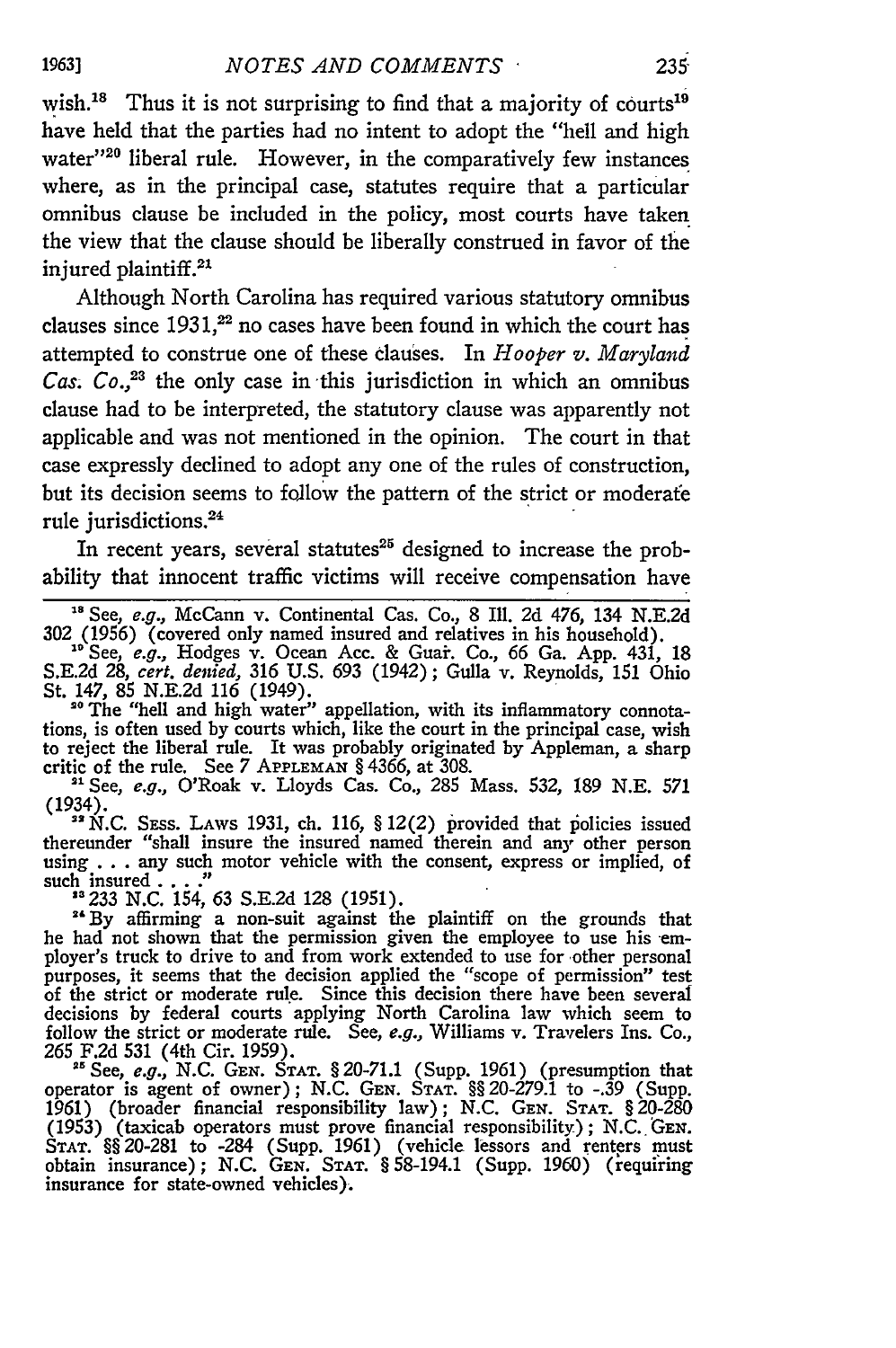been enacted in this state. Among these is the Motor Vehicle Financial Responsibility Act of **1957.26** With the enactment of this statute North Carolina became the third state $27$  to require proof of financial responsibility as a condition precedent to the registration of motor vehicles. This act provided that automobile liability policies presented as proof must contain the statutory omnibus clause. If such a clause is not inserted, it will be read into the policy **by** the court.<sup>28</sup> In view of these recent expressions of a legislative intent to reduce the number of uncompensated automobile accident victims, it could have been predicted with some degree of confidence that the court would, given a proper case, adopt the liberal rule in construing the statutory omnibus clause in a policy issued in compliance with the 1957 act. With only the relatively weak precedent of the *Hooper* case to overcome, the court could have pointed out the obvious advantages offered **by** the liberal rule in effectuating the legislative policy.<sup>29</sup>

Perhaps this result would have been reached in the principal case30 had the court not determined, **by** a rather strained interpretation of the statutory omnibus clause, that the legislative intent was to require no more "radical" coverage than that expressed **by** the moderate rule. The court pointed out that the omnibus clause in the superseded Motor Vehicle Safety and Responsibility Act of 1947<sup>31</sup> was broad enough to embrace the liberal rule in that it required coverage' of anyone "in lawful possession" of the vehicle.

**='** N.C. **GEN. STAT.** §§ 20-309 to -319 (Supp. 1961). **<sup>27</sup>**Massachusetts enacted the first such legislation in 1925. See MAss. **ANN. LAWS** ch. **90,** §§ 34A-34J (1959), as amended, MAss. **ANN.** LAWS **ch. 90,** §§ 34A-34K (Supp. 1961); MASS. **ANN. LAWS** ch. **175,** §§ **113A-113J** (1959), as amended, **MAss. ANN. LAWS** ch. **175,** §§ **113A, 113D** (Supp. **1961).** New York enacted a similar law in **1956.** See N.Y. **VEI rCLE AND** TRAFFIc **LAW** §§ **310-321.**

<sup>28</sup> <sup>Swain</sup> v. Nationwide Mut. Ins. Co., 253 N.C. 120, 116 S.E.2d 482 *(1960)*.

 $(1960)$ , by which New Jersey became the latest state to adopt the liberal rule. The rule was chosen in this case because of its advantages in carrying *out* the legislative policy incfkated by the trend toward stronger financial 'responsibility legislation.

<sup>30</sup> The court in the *Hawley* case noted that due to the widespread enactmenit of financial responsibility and compulsory insurance laws, there was a decided trend in the courts toward liberal construction of omnibus clauses.<br><sup>81</sup> N.C. Sess. LAws 1947; ch. 1006, §§ 1-59. Section 4(2) (b) of this

act provided that every owner's policy shall insure "the person named and any other person using . . . the motor vehicle with the permission, ex-<br>pressed or implied, of the named insured, or *any other person in lawful* piessed of imphed, of the iddned that  $\sigma_{\rm eff} = 0.1$  $\sim$  .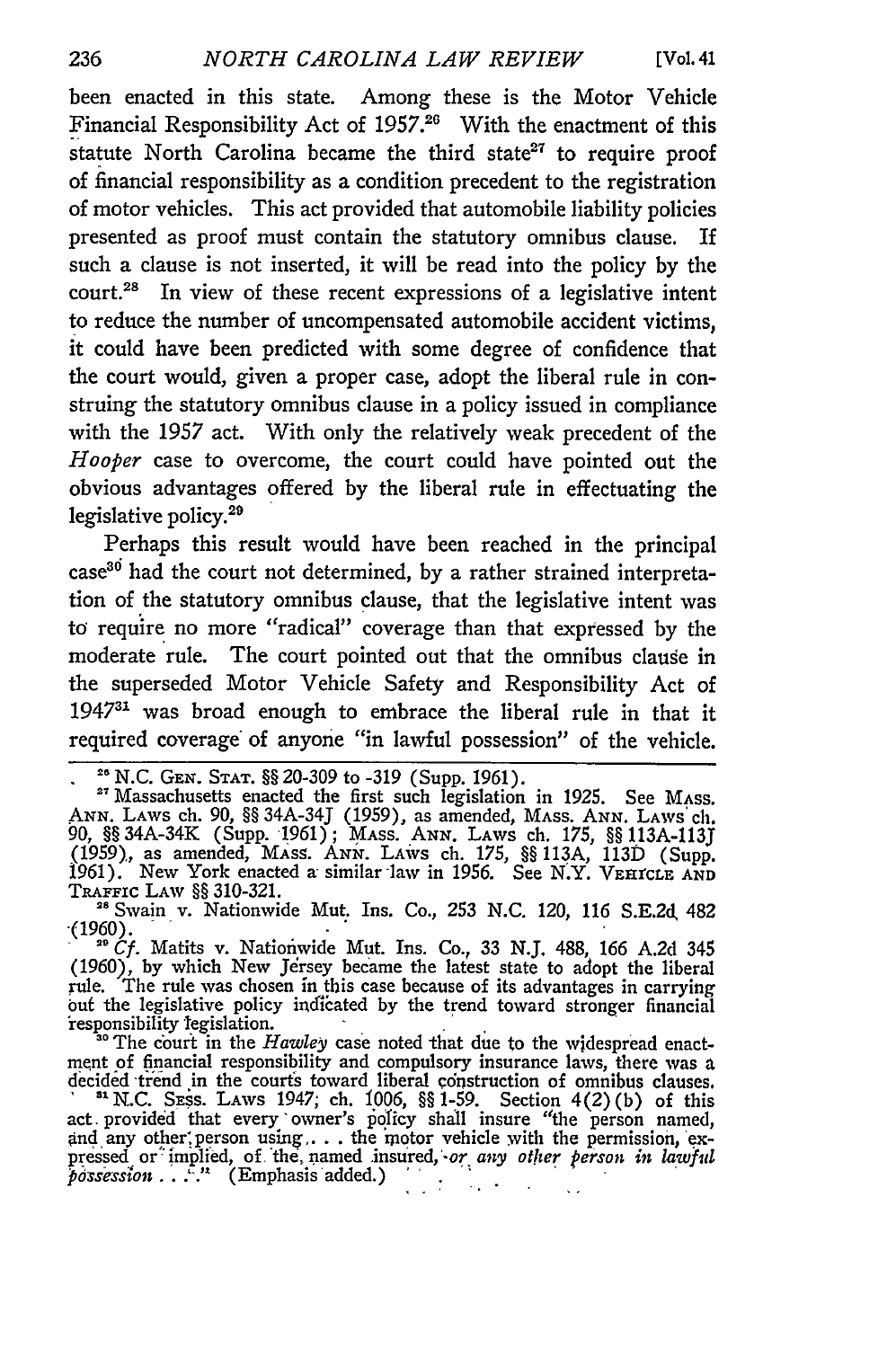Since the phrase "or any other person in lawful possession" was deleted from the omnibus clause required by the Motor Vehicle Safety-Responsibility Act of  $1953$ ,<sup>32</sup> the court reasoned that this indicated an intention on the part of the legislature to reject the liberal rule.<sup>33</sup> This argument, however, overlooks the more likely explanation that the legislature was simply acting to bring our financial responsibility law back into line with the uniform legislation enacted in other jurisdictions.<sup>34</sup> Indeed, if the true intent was to preclude the adoption of the liberal rule by our court, it is highly unlikely that the legislature would have utilized the very language often construed in other jurisdictions as expressing the liberal rule. In any event, before attributing an intent to the legislature to so restrict the coverage of a policy required by such a remedial statute, the court should have required more cogent evidence.<sup>35</sup>

The court could have found more persuasive evidence of the intended meaning of the current statutory omnibus clause by examining the background of the 1957 act. This act was copied with slight modification from the comparable statute enacted in New York

<sup>34</sup> The first motor vehicle financial responsibility legislation in North Carolina, enacted in 1931, was based upon the model Safety-Responsibility Act developed by the American Automobile Association in 1928. See 9 N.C.L. REv. 384 (1931). The model act was later incorporated into the Uniform Vehicle Code as the Uniform Motor-Vehicle Safety Responsibility Act (1934). Section 23(a)(3) of this act provided that the policy "shall insure the person named therein and any other person using **. . .** said motor vehicle . . . with the express or implied permission of the said insured.' This omnibus clause was essentially the same as that required by the 1931 North Carolina legislation. See note 22 *supra.* The 1947 act departed from the uniform act in many ways, including the addition to the omnibus lause of the phrase "or any other person in lawful possession." See note *31 supra.* The **1953** act, however, is modeled after the uniform legislation, and the 1953 omnibus clause construed by the court in the principal case **is** identical to that required-by the revised UNIFORM MOTOR-VEHICLE SAFETY RESPONSIBILITY Act § 21(b)2 (1952)

<sup>85</sup> After construing the statutory clause the court held that the provision in 'the policy that the "actual use" must be. with permission indicated the intention of the parties to limit the coverage to use within the scope of 'the permission granted. A majority of the courts applying the moderate rule have interpreted this type of omnibus clause in the same manner. See cases **cited in 7 APPLEMAN § 4354; at n. 58.** *Property of the set of the set* **of**  $\mathbb{R}^2$ 

**1963]**

<sup>&</sup>lt;sup>82</sup> See note 7 *supra*.

<sup>&</sup>lt;sup>33</sup> The court apparently overlooks the possibility that the phrase "or any other person in lawful possession" might be construed as providing coverage in situations where even the liberal rule courts would refuse to find the insurer liable. Such a situation might be one in which the owner had bailed the vehicle for storage and the bailee did not have even an implied initial permission to *use* the vehicle on the highway. The deletion of the phrase, to eliminate the possibility'of such a construction, would be consistent with an intention to limit coverage to that provided by the liberal rule.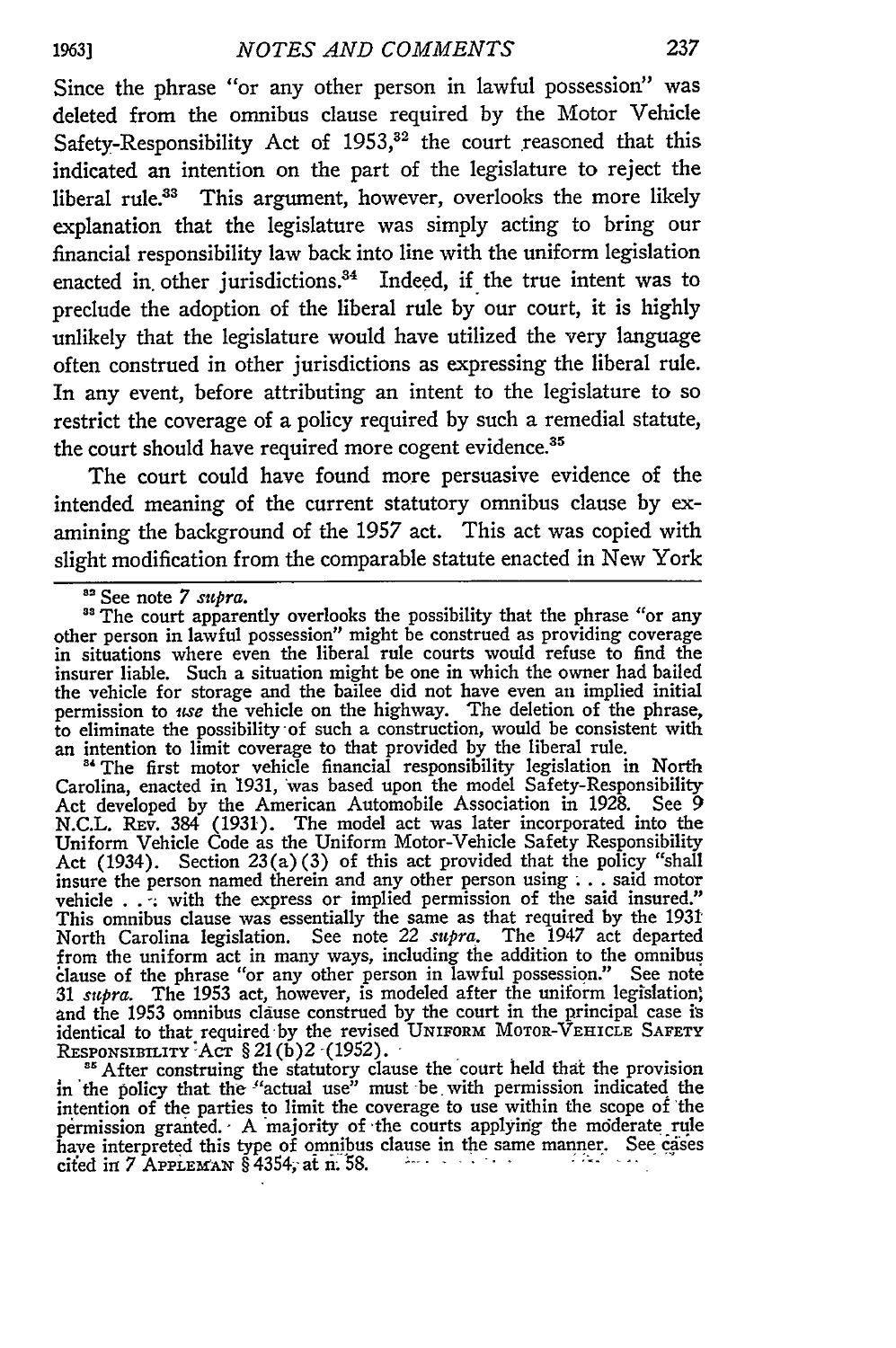in 1956.8" The New York legislation was, in -turn, a broader version of the 1925 Massachusetts compulsory insurance statute.<sup>87</sup> The wording of the omnibus clause required in North Carolina<sup>38</sup> in the compulsory policy is quite similar to the earlier Massachusetts act.<sup>39</sup> Since the New York courts had apparently not construed the comparable omnibus clause required **by** its new act before the North Carolina statute was enacted; well-known principles of statutory construction<sup>40</sup> would suggest that our court should have examined the construction given the Massachusetts clause **by** the courts of that state. Such an examination would have -revealed that the Massachusetts court applies the liberal rule wheni construing the compulsory omnibus clause.<sup>41</sup> However, where there is inserted in the policy in addition to the compulsory clause a voluntary clause, similar to that relied on **by** the insurer in the principal case, the court applies the strict rule to the extent that the policy coverage is greater than the statutory amount.<sup>42</sup>

In selecting the liberal rule to construe the statutory omnibus clause, the Massachusetts court reasoned in one case<sup>43</sup> that:

The **full** benefit of the compulsory security and of the provision precluding avoidance **by** default of the owner will be lost, if violations of rules **of** conduct laid down **by** an owner to be observed **by** such as he permits to use his motor vehicle upon

<sup>27</sup> See Netherton & Nabhan, *The New York Motor Vehicle Financial Security Act of 1956,* **5** Am. U.L. **REv.** 37 (1956), in which a detailed comparison of the New York and Massachusetts laws is made. **<sup>8</sup>**See statutes cited note *7 supra.*

<sup>89</sup> See statutes cited note 7 *supra*.<br><sup>89</sup> MAss. ANN. Laws ch. 175, § 113A(1) (1959) requires that the policy provide coverage for "any other person **. . .** while legally using **. . .** such motor vehicle **. . .** provided that such use is with the permission of the named assured."

**"°A** statute adopted from another state will be presumed to have been adopted with the construction placed on it **by** the courts of that state before its adoption. Such construction will generally be followed if sound and reasonable and in harmony with justice and public policy, and with other laws of the adopting- jurisdiction, on the subject. Where courts of the foreign state have not construed the law, decisions of the courts of the state from which the statute was originally adopted will **be** considered. See generally **82 C.J.S** *Statutes §* **372** (1953).

**"** See, *e.g.,* Blair **v..** Travelers Ins. Co., **288** Mass. 285, 192 **N.E.** 467 (1934). **<sup>1</sup>**'See, *e.g.,* Blair v. Travelers Ins. Co., **291** Mass. 432, **197 N.E. 60**

**(1935).** "Guzenfield v. Liberty Mut. Ins. Co., *286* Mass. **133,** *190* **N.E. 23** (1934),

238

 $\widetilde{\mathfrak{s}}$ 

**<sup>86</sup>**See Faizan v. Grain Dealers Mut. Ins. Co., 254 **N.C.** 47, **118 S.E.2d** 303 (1961). New York decisions were utilized in this case as an aid in con**struing** the North Carolina statute.